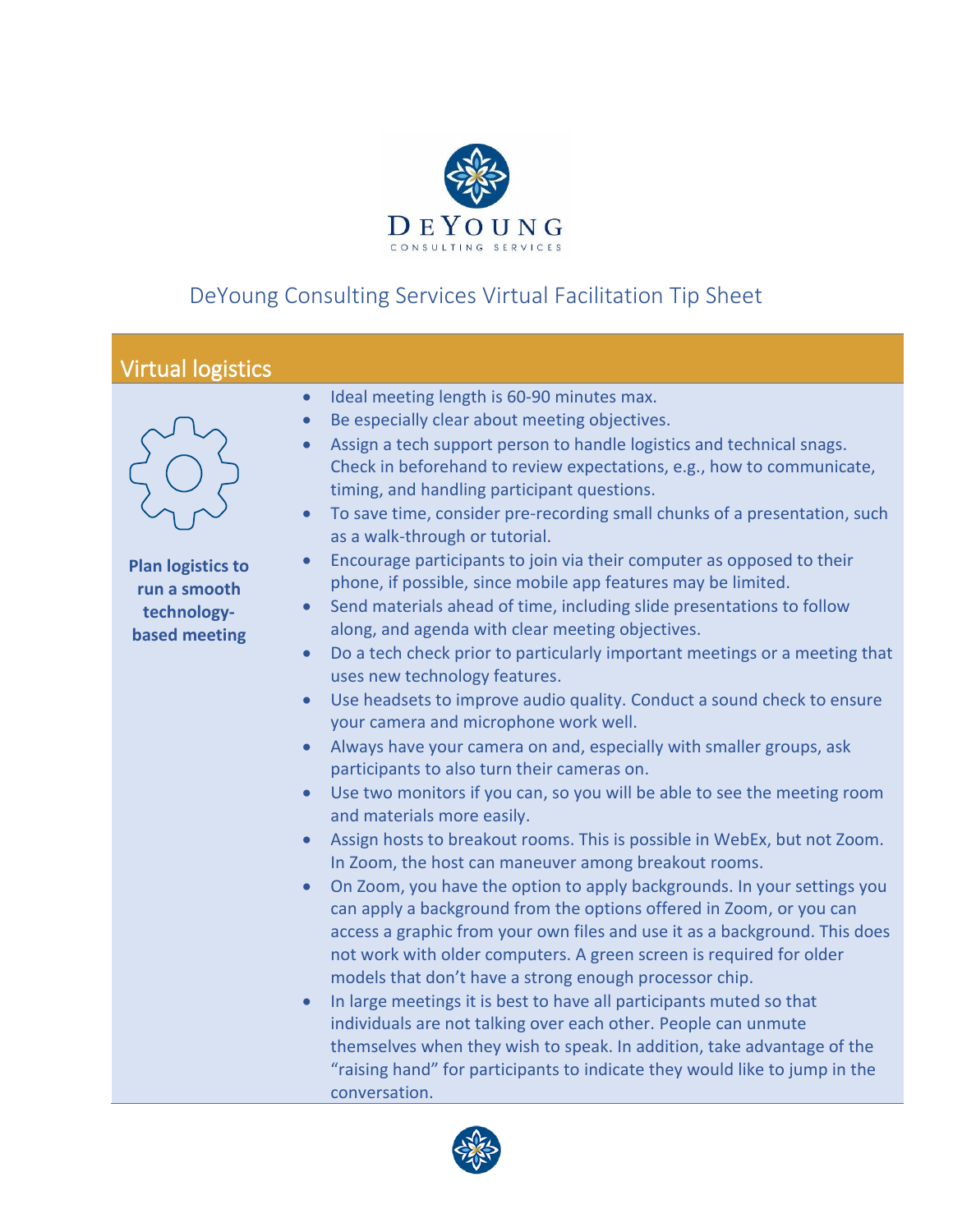## Engaging facilitation



**Engage participants with good meeting structure and manage the flow**



- Set the tone by leading off the meeting in an especially engaging way.
- Talk less. Let participants be as active or conversational as possible, checking in with them frequently. Try to engage participants every four minutes, using chat, agree/disagree, etc.
- Look at the camera or at top of your screen when speaking. Continue to glance at camera occasionally even when listening. Video can make people look bored or disinterested, so pay attention to your facial expressions.
- Consider following short presentations with individual reflection, so everyone won't try to talk at once.
- Allow silence, just as you might in person, to give participants time to reflect and learn.
- Explain to participants how they can and should engage throughout the meeting: "raising a hand," using chat, whether they should mute themselves, etc.
- Ask for participants' feedback to keep improving your virtual presence.
- Make sure that the technology supports rather than drives the process. Use it only when it adds value.
- Tools to consider: virtual whiteboards that allow for drawing and collaborative editing (Google Slides, PowerPoint, AWW App); surveys (Google Forms, SurveyMonkey); and live polling (Mentimeter, Kahoot).
- Simplify engagement activities by using the chat function for Q&A, emojis, and polls. For example, consider using chat for introductions, for participants to reply to a question with one word or idea, or for participants to "park" their questions there, allowing the facilitator to select which to address first.
- Don't overload your meeting with too many materials. Reading a document on a screen may not be as productive as engaging with people's faces. Include videos and images to keep people's attention.
- Breakout rooms are good for small groups to discuss separately and come back to share, but use them wisely because they can be cumbersome.
- To help maintain attention, use "one breath feedback." This is a round of reflection in which each participant gets the chance to speak during just one breath. For most people that's around 20 to 25 seconds. (SessionLab)
- Use online energizers: [https://www.sessionlab.com/blog/online](https://www.sessionlab.com/blog/online-energizers)[energizers](https://www.sessionlab.com/blog/online-energizers)



**Use the right** 

**tools and activities to engage**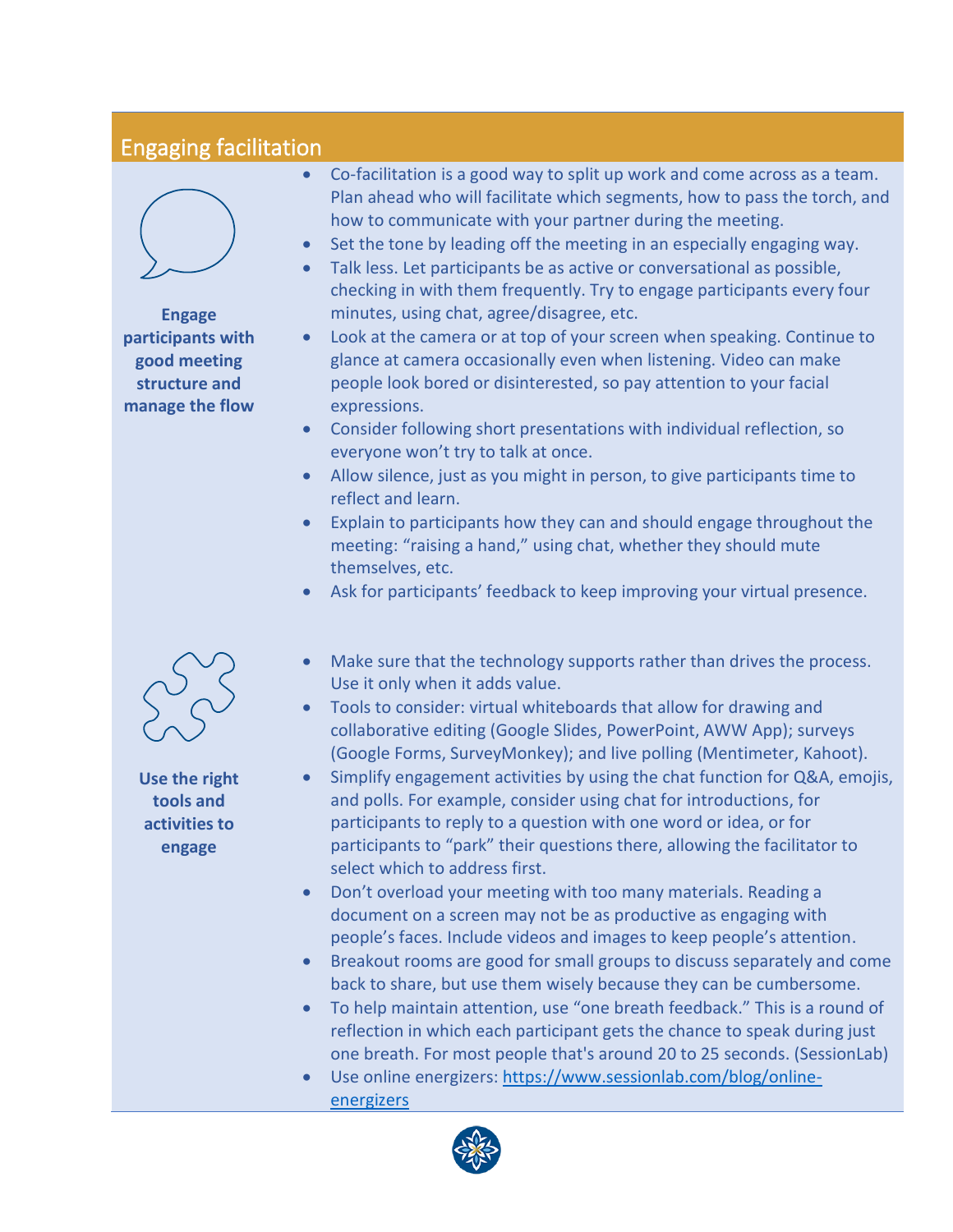## Specific tips for different types of meetings

**Focus groups**

- Consider inviting fewer participants than you would in person.
- Allow yourself extra time to prepare, as facilitating an online focus group may require even more preparation than usual.
- Keep it simple, to avoid excluding participants who may not have a particular type of software or hardware.
- Keep the conversation flowing to prevent dropouts.
- Consider having two facilitators to allow for a division of responsibilities and roles.
- Consider assigning a tech support person to respond quickly to impromptu questions, chats, and even technical issues. During virtual meetings it is more difficult to sense engagement or body language. Keeping the group on-track can be more challenging, and using a tech support person can help.
- Recording your online focus groups is important, as is transcribing each session for future reference.



- Try to focus on the camera instead of your screen, so that it appears as if you're speaking directly to the participant. Maintaining eye contact through a computer screen is challenging. Remember that taking long, detailed notes will require you to look away from the camera.
- Use asynchronous collaboration such as surveys to gather information and identify important topics. Use real-time collaboration for prioritization and decision making.
- Large group brainstorms work well for data gathering and small group brainstorms for building recommendations.
- 

**Visioning sessions**

**Retreats**

- Change up methodology or activities approximately every 15 to 20 minutes. This is critical to ensure engagement in day-long or half-day retreats.
- Use 15 to 30 minute long small group breakouts for a portion of every hour throughout the day.
- Provide breaks every 90 minutes. Make sure all participants know the break times prior to the day of the retreat, especially lunch, so they can make necessary arrangements.
- Resist providing an option for participants to call in via phone, so as to encourage their participation via video. This avoids potentially unequal participation.